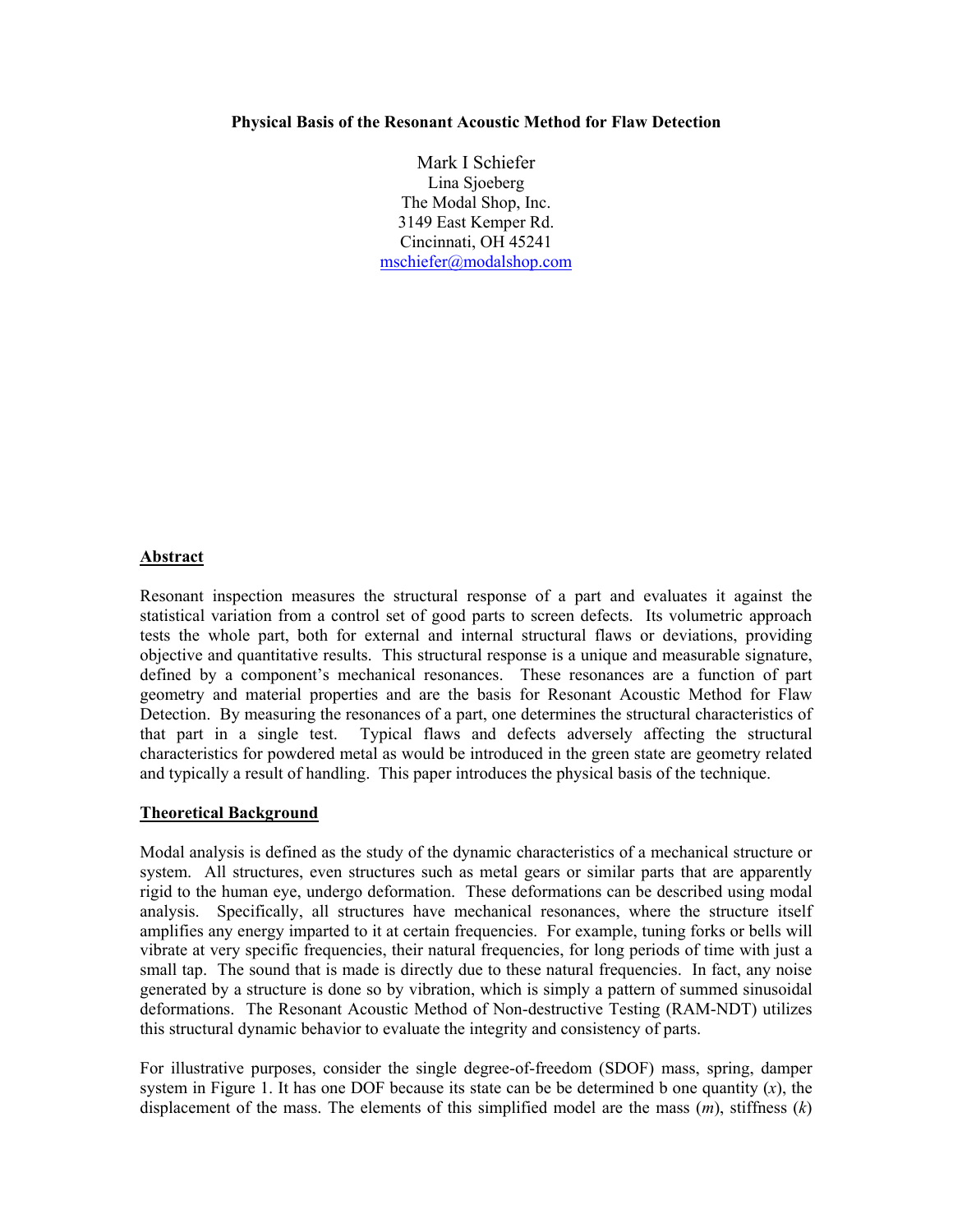and damping (*c*). The energy imparted into the system by the excitation force (*f*) is stored in the system as kinetic energy of the mass and potential energy of the spring and is dissipated by the damping. The mathematical representation of the SDOF system, which is called its equations of motion, is given in Equation (1) below.

$$
m\ddot{x}(t) + c\dot{x}(t) + kx(t) = f(t)
$$
\n(1)

The solution to the equation of motion produces an eigenvalue problem which yields the undamped natural frequency as

$$
\mathbf{\Phi}_n = \sqrt{\frac{k}{m}} \tag{2}
$$

Equation (2) reveals the natural frequencies, or resonances, of a system that are determined by its mass (i.e., volume and density) and stiffness (i.e., Young's modulus and cross-sectional geometry). While in Equation (2) holds only for an SDOF system, the underlying relationship of mass and stiffness can be generalized for more complex systems. That is, an increase in stiffness will increase the natural frequency and an increase in mass will decrease the natural frequency. For example, consider the strings on a guitar. The larger diameter strings (more mass) produce lower tones than the smaller strings (less mass). Also, a string has a higher pitch when tightened (increased stiffness) than when loosened (decreased stiffness). It is these fundamental properties of the resonances of a system that RAM NDT utilizes to evaluate the integrity and consistency of parts.



Figure 1. Single Degree of Freedom (SDOF) discrete parameter model

The natural frequencies are global properties of a given structure and the presence of structural defects causes shifts in these resonances. For example, a crack will change the stiffness in the region near the crack and a variation in density or the presence of porosity will change the mass. A crack defect typically reduces the stiffness in the material, thus decreasing the natural frequency. Similarly, porosity in a cast part reduces mass, thus increasing the natural frequency. These shifts are measurable if the defect is structurally significant with respect to the either the size or location of the flaw within a specific resonance mode shape. With some defects, a shift in resonant frequency can also be noticed audibly, such as a cracked bell that does not ring true.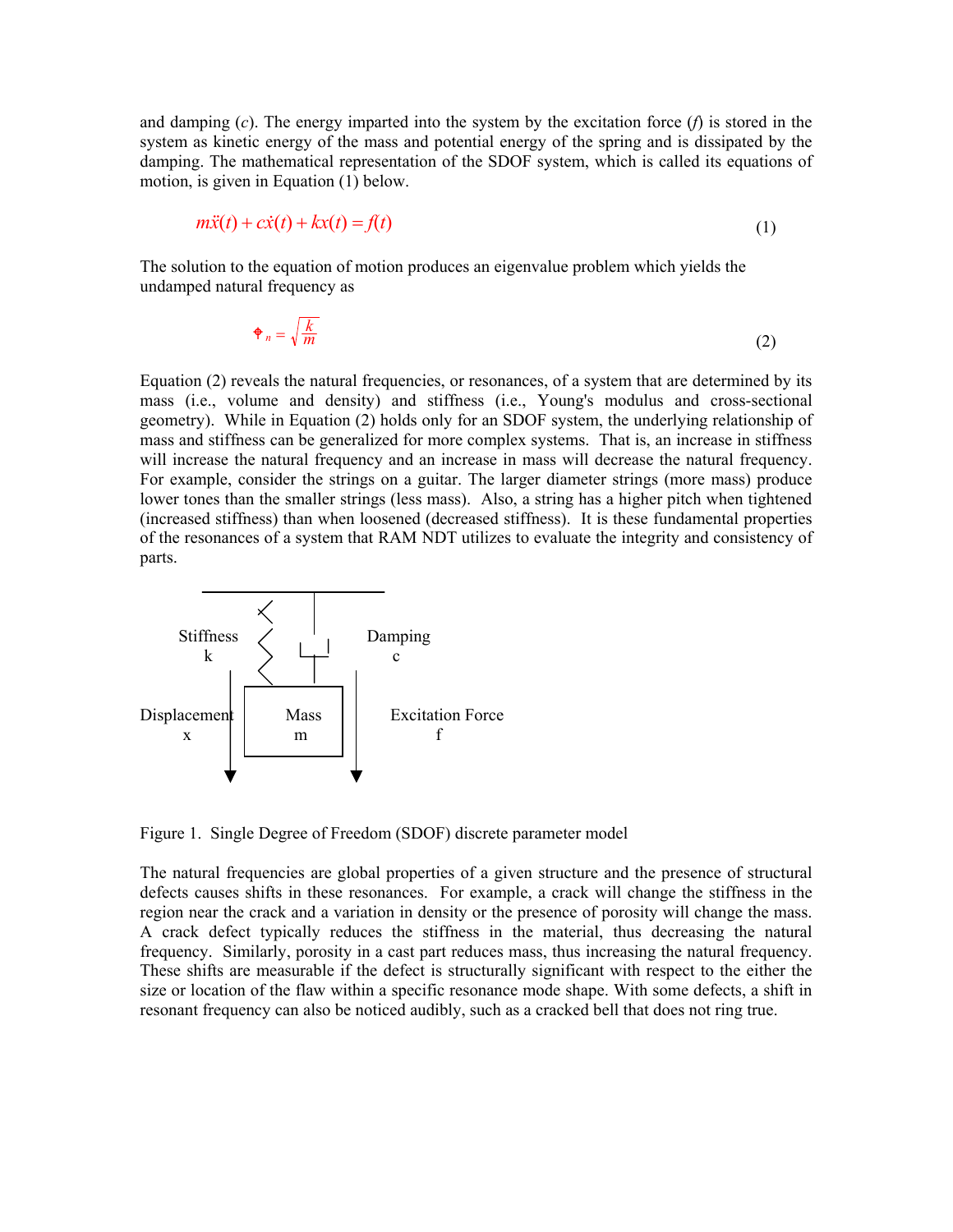### **Relationship to green-part induced flaws**

The RAM-NDT method is particularly well suited detect several flaws which are typically introduced to the manufacturing process while the part in the green state. These flaws are:

geometric and symmetry deviations cracks induced as a result of press settings uneven density distribution material contamination

Each of these flaws is readily detectable using the RAM-NDT method by virtue of the fact that each of these flaws results in a change in resonant signature of the sintered part.

# **Modal Parameters and Material Properties**

We are concerned with the relationship between modal parameters and intrinsic material properties. There is a direct correlation between stiffness and the modulus of elasticity, E. Hence, an account for what determines E is given below. First, however, is some general elasticity theory, which will put E in a context, but also helps in understanding the section about material damping.

# **Elasticity [1]**

When a load is applied to a material, deformation occurs because of a slight change in the atomic spacing. The load is defined in terms of *stress*  $\sigma$ , which is typically in units of pounds per square inch (psi) or megapascals (Mpa). The deformation is defined in terms of *strain*  $\varepsilon$ , which is typically in units of inches (or centimeters) of deformation per inches (or centimeters) of the initial length or in percent.

The amount and type of strain is dependent on the atomic bond strength of the material, the stress, and the temperature. Up to a certain stress limit for each material the strain is reversible; that is, when the stress is removed, the atomic spacing returns to its original state and the strain disappears. This is referred to as *elastic deformation*, and the stress and strain are related by a simple proportionality constant. For tensile stress

 $\sigma = E\varepsilon$  (3)

and the proportionality constant E is called the modulus of elasticity or *Young's modulus*. For shear loading

```
\tau = G\gamma (4)
```
where  $\tau$  is the shear stress,  $\gamma$  the shear strain, and G the proportionality constant, referred to as the *shear modulus* or the *modulus of rigidity*.

At ambient and intermediate temperatures for short-term loading, most ceramics behave elastically with no plastic deformation up to fracture. This is known as *brittle fracture* and is one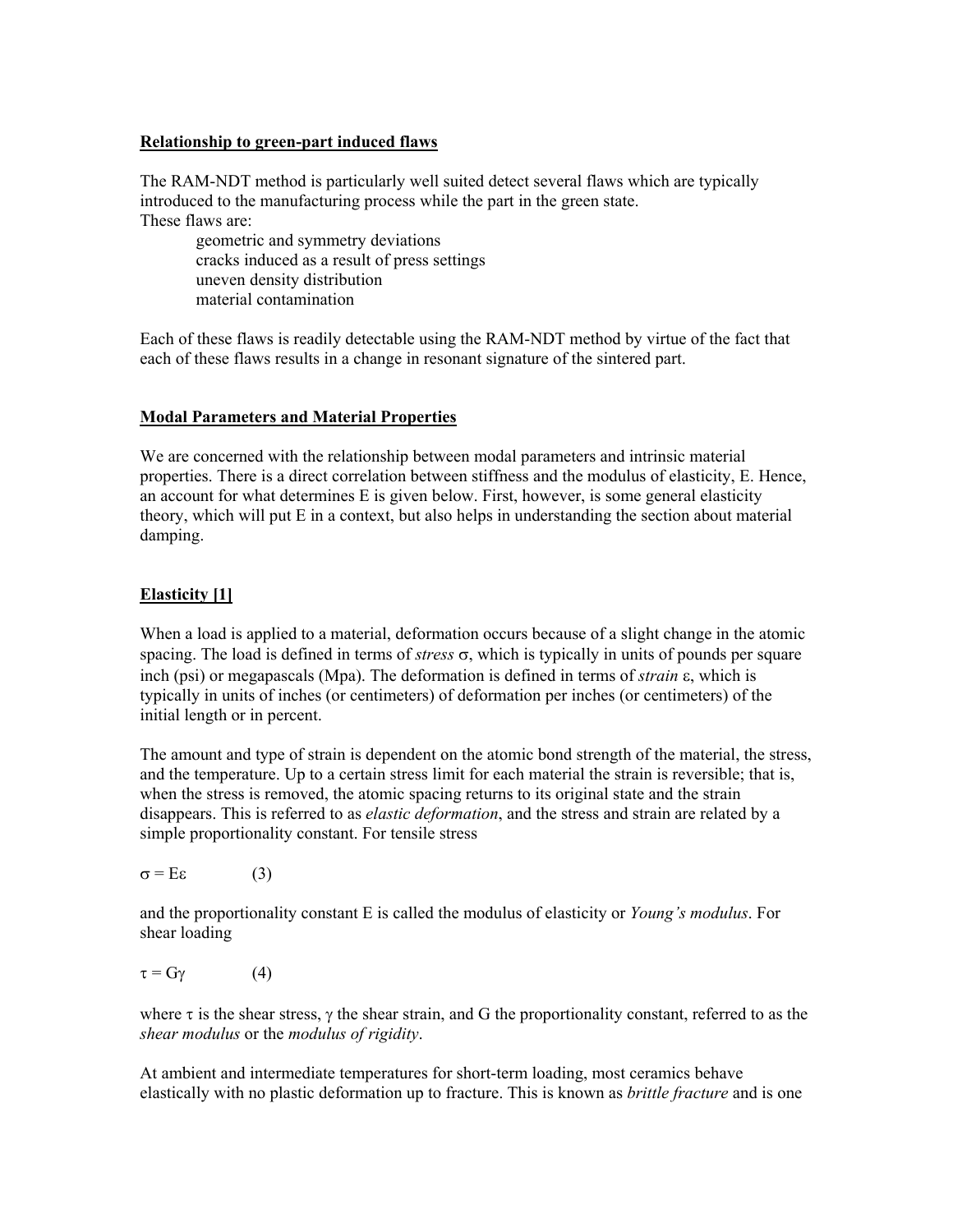of the most critical characteristics of a ceramic that must be considered in design for structural applications.

Metals also behave elastically up to a certain stress, but rather than fracture in a brittle manner like ceramics, most metals deform in a ductile manner as the stress is further increased. This is referred to as *plastic deformation* or *plastic strain* and is not reversible. Some metals, like aluminum for instance, have a smooth transition from elastic strain to plastic strain. Others, lowcarbon steel for instance, have a discontinuity at the onset of plastic strain. This is called the yield point.

Not all ceramics behave in a brittle fashion and not all metals behave in a ductile fashion. Most ceramic materials undergo plastic deformation at high temperature. Pure metals have the greatest degree of ductile behavior. Addition of alloying elements reduces ductility to the point where some metals are brittle at room temperature. Cast iron is a good example. Intermetallic compounds also have little or no ductility at room temperature.

# **Modulus of Elasticity [1]**

The modulus of elasticity E is the proportionality constant between elastic stress and elastic strain and can be thought of simply as the amount of stress  $\sigma$  required to produce unit elastic strain  $\varepsilon$ .

$$
E = \sigma/\varepsilon \tag{5}
$$

The magnitude of the elastic modulus is determined by the strength of the atomic bonds in the material. The stronger the atomic bonding, the greater the stress required to increase the interatomic spacing, and thus the greater the value of the modulus of elasticity. Ceramics with weak ionic bonding have low E values. Ceramics with strong covalent bonding have high E values.

Metals show a similar trend. Metallic bonding is the predominant bond mechanism for metals. It is also referred to as *electronic bonding*, from the fact that the valence electrons (electrons from unfilled shells) are freely shared by all the atoms in the structure. At any given time, each atom has enough electrons grouped around it to satisfy its need for a full outer shell. It is the mutual attraction of all the nuclei in the structure to this same cloud of shared electrons that results in the metallic bond.

Because the valence electrons in a metal distribute themselves uniformly and because all the atoms in a pure metal are of the same size, close-packed structures result. Such closed-packed structures contain many slip planes along which movement can occur during mechanical loading, producing the ductility that we are so accustomed to for metals. Pure metals typically have very high ductility and can undergo 40 to 60% elongation prior to rupturing. Highly alloyed metals such as the superalloys also have close-packed structures, but the different-size alloying atoms disrupt movement along slip planes and decrease the ductility. Superalloys typically have 5 to 20% elongation.

Metallic bonding occurs for elements to the left and in the interior of the periodic table. Metals with weaker bonding, such as aluminum or magnesium, have low elastic modulus. The elastic modulus of aluminum is 69 GPa (150,075 ksi). Metals with intermediate bond strength have intermediate E values. For example, most iron alloys and Ni-based or Co-based superalloys have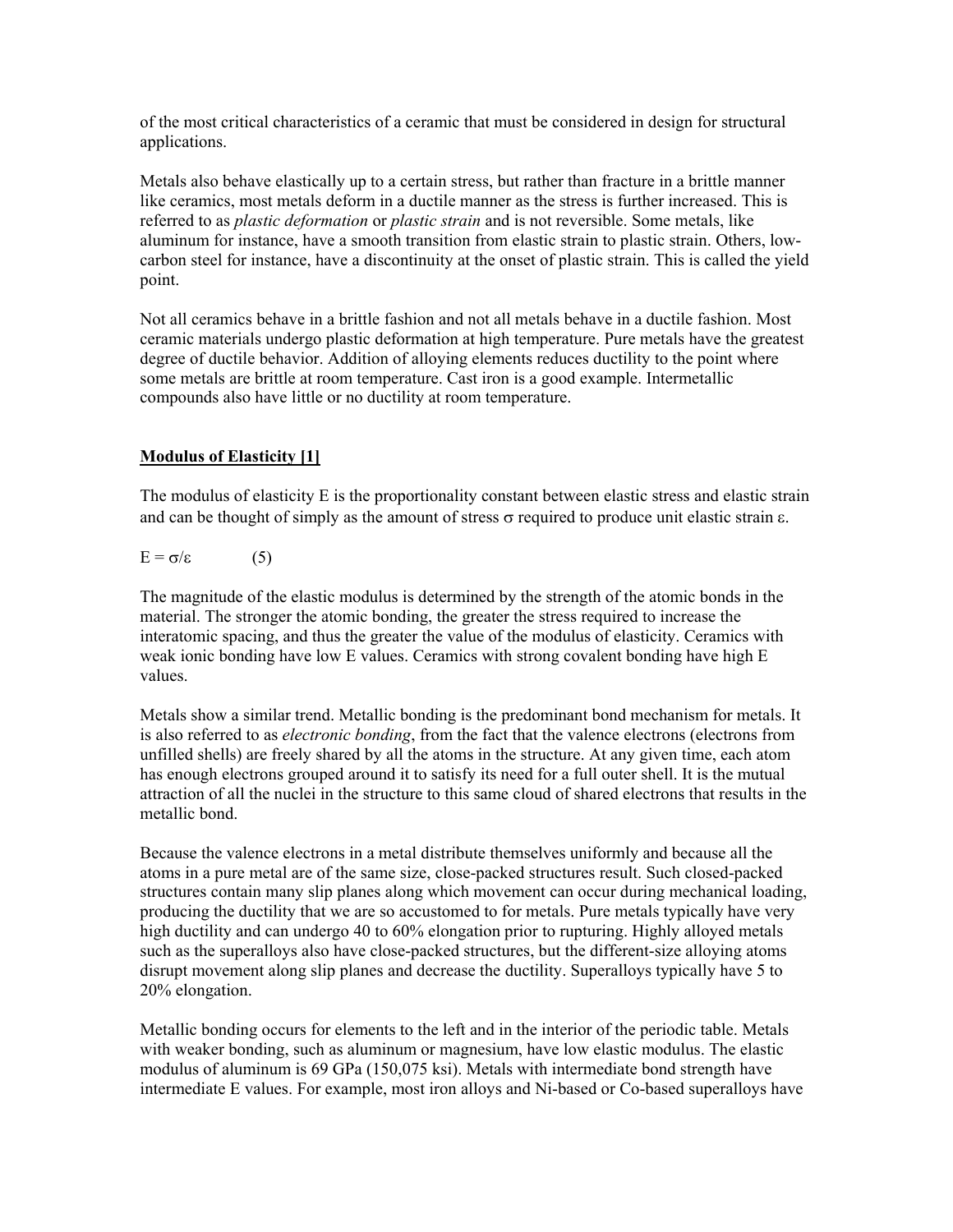and elastic modulus of around 200 GPa (30,000 ksi). Metals like tungsten and molybdenum have strong atomic bonds and high values of elastic modulus.

Bond strength, and thus E, varies in different crystallographic directions. Elastic anisotropy occurs in metals as well as ceramics and in cubic as well as less-symmetrical crystal structures. A single crystal of iron, which has the body-centered cubic structure, has an elastic modulus of 283 GPa (41,035 ksi) in the [111] direction and 124 GPa (17,980 ksi) in the [100] direction. The [111] direction involves atoms that are most closely packed and have the highest net bond strength. This results in a higher E value.

Most metals and ceramics are polycrystalline and are made up of many crystals (grains) in random orientation. If the orientation is truly random, the overall elastic modulus is an average of the elastic moduli for various crystallographic directions. The elastic modulus values most commonly reported for metals and ceramics are average values for polycrystalline bodies. Even though these polycrystalline metals and ceramics have an apparent single elastic modulus, the reader must be aware that the individual crystals within the microstructure are anisotropic and that internal stresses may be present that can affect the application of the material.

The elastic modulus is affected by temperature. E decreases slightly as the temperature increases. This results from the increase in the interatomic spacing due to thermal expansion. As the interatomic spacing increases, less force is necessary for further separation.

Many materials encountered by an engineer are made up of more than one composition or phase and have an elastic modulus intermediate between the moduli of the two constituent phases. In cases were the elastic modulus value is not available, it can be estimated using the law of mixtures:

$$
E = E_a V_a + E_b V_b \tag{6}
$$

where  $E_a$  and  $E_b$  are the elastic moduli of the constituents,  $V_a$  and  $V_b$  the volume fractions, and E the estimated elastic modulus of the mixture. This is a simplified relationship and is suitable only for rough estimates.

Porosity also affects the elastic modulus, always resulting in a decrease. MacKenzie has derived a relationship for estimating the elastic modulus of porous materials:

$$
E = E_0(1 - 1.9P + 0.9P^2)
$$
 (7)

where  $E_0$  is the elastic modulus of a nonporous material and P the volume fraction of pores. This relationship is valid for materials containing up to 50% porosity and having a Poisson's ratio of 0.3. Most PM components contain 5-10% porosity. Hence, the strength of the final component will be lowered.

### **Elastic modulus measurement**

There are many techniques available for to measure the elastic modulus. One of them involves direct measurement of strain as a function of stress, plotting the data graphically and measuring the slope of the elastic proportion of the curve. This technique and be conducted accurately at room temperature using strain gauges, but is limited at temperatures above which strain gauges can be reliably attached. [1]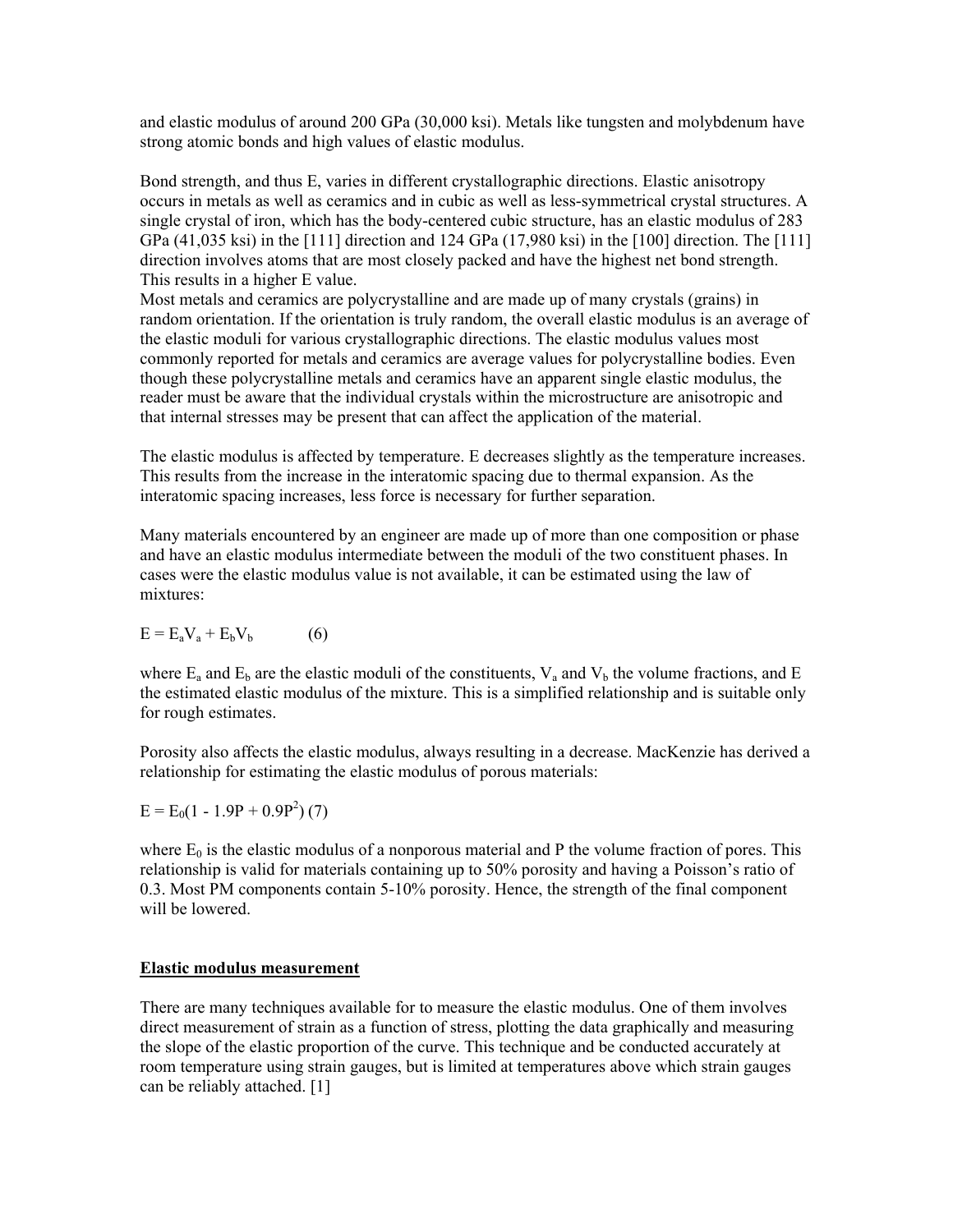The other techniques of measuring dynamic Young's Modulus, E use, in some form or another, the basic wave equation for the propagation of a longitudinal elastic wave in and elastic medium [2]:

$$
E = \rho v^2 (8)
$$

where  $\rho$  is the mass density of the medium and  $\nu$  is the wave speed. Thus the methods that are concerned with measurements of transit time t (and hence velocity) of ultrasonic pulses over a known distance L in an elastic medium apply Eq 8 directly ( $v = L/t$ ), assuming that  $\rho$  is known or can be measured also. In the case of the methods that utilize measurements of resonant frequency of standing or decaying elastic waves in an elastic medium a modified form of Eq 8 is applied:

$$
E = \rho v^2 = \rho (f \lambda)^2 (9)
$$

where f is the resonant frequency and  $\lambda$  is the wavelength. The specific geometrical details of the specimen usually determine  $\lambda$ . Again in the frequency methods  $\rho$  must me known or measured.

There is a frequency method relevant to our technique based on impulse excitation of vibration, in which the resonant frequency of the material is measured and E is calculated from the equation [1]:

$$
E = CMf^2 \qquad (10)
$$

where C is a constant depending on the specimen size and shape and on Poisson's ratio, M is the mass of the specimen, and f is the frequency of the fundamental transverse (flextural) mode of vibration. This technique can be used accurately over the complete temperature range and for the various crystallographic directions of single crystals as well as for the average elastic modulus of polycrystalline material.

### **Material Damping [3]**

The damping capacity of a material is a measure of the energy that is dissipated in the material during mechanical vibration. Most of the frequently used metals and alloys exhibit a low damping capacity.

### **Definitions**

Material damping is a property related to time-dependent elasticity. Elasticity theory of crystalline metallic materials dictates that the relationship between an applied load and the resultant deformation obeys Hooke's Law, i.e. the resultant strain is proportional to the applied stress. Hooke's law, however, does not account for the time effect, that is, the applied load and the resultant deformation are assumed to be perfectly in phase, a condition valid only when the loading rate is so low that the deformation process may be considered to be instantaneous and static. In practice, metals and alloys respond to an applied load, not only by and instantaneous elastic strain that is time-independent, but also by a strain that lags behind the applied load, which is time-dependent (relaxation or anelasticity). Therefore the overall strain,  $\varepsilon$ , consists of two parts: one part,  $\varepsilon_e$ , is the elastic strain, and the other,  $\varepsilon_a$ , the anelastic strain, i.e.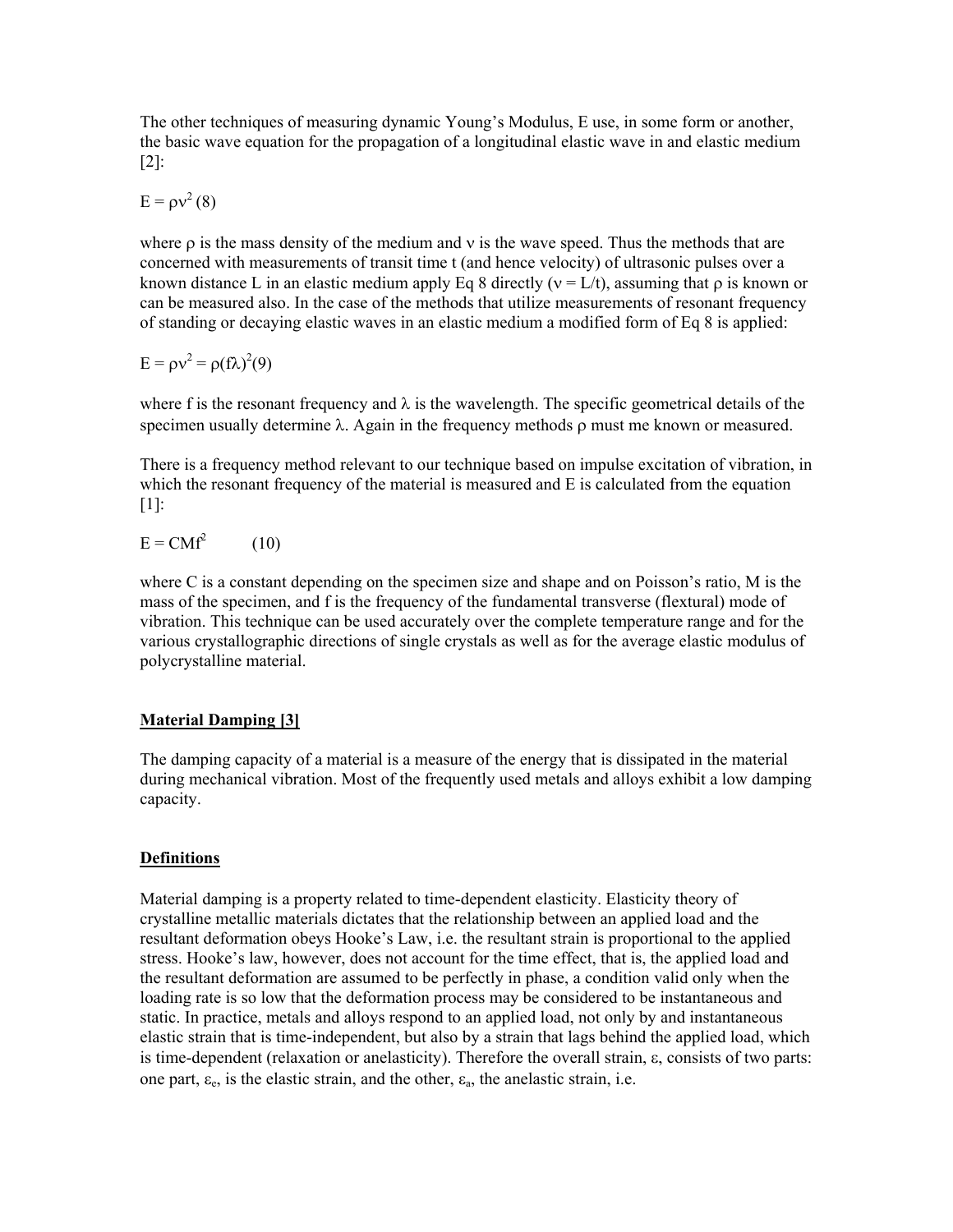| $\epsilon = \epsilon_{\rm e} + \epsilon_{\rm a}$                                    | (11) |
|-------------------------------------------------------------------------------------|------|
| (for loading)<br>$\varepsilon_{\rm a}$ = $\varepsilon_{\rm i}$   1-exp(-t/ $\tau$ ) | (12) |
| $\varepsilon_a = \varepsilon_i \exp(-t/\tau)$ (for unloading) (13)                  |      |

where  $\varepsilon_i$  is the initial strain upon loading, t is the time and  $\tau$  is the characteristic relaxation constant which characterizes the anelasticity of a material. Because of the lag induced by the relaxation, the stress  $\sigma$  and strain  $\epsilon$  may be expressed as:

| $\sigma = \sigma_0 \exp(i \omega t)$             | (14) |
|--------------------------------------------------|------|
| $\epsilon = \epsilon_0 \exp[i(\omega t - \phi)]$ | (15) |

where  $\sigma_0$  and  $\epsilon_0$  are the stress and strain amplitudes, respectively;  $\omega$  is the angular vibration frequency; and  $\phi$  is the loss angle by which the strain lags behind the stress. By combining these two equations, the resultant complex modulus, E, is defined as:

$$
\underline{E} = \sigma/\varepsilon = \sigma_0/\varepsilon_0(\cos\phi + i\sin\phi) = E' + iE'
$$
 (16)

where

 $E' = \sigma_0/\varepsilon_0 \cos\phi$  (17)

is called the storage modulus, and

$$
E^{\prime\prime} = \sigma_0/\varepsilon_0 \sin\phi \tag{18}
$$

is the loss modulus. In an ideally elastic material,  $\phi$  is equal to zero and  $\sigma/\varepsilon$  represents the elastic modulus, which obeys Hooke's law. However, most materials are anelastic, so  $\phi$  is not zero and there exists a non-zero imaginary part of the complex modulus. The ratio of the loss modulus to the storage modulus is given by:

$$
\eta = E''/E' = \tan\phi \tag{19}
$$

where  $\eta$  is called the loss factor and tan $\phi$  the loss tangent. Both  $\eta$  and  $\phi$  are used to characterize the damping capacity of materials.

Specific damping capacity (SDC) is another common measure of damping. In the stress vs. strain curve a hysteresis loop is formed because of the lag of strain behind stress when the material is under cyclic loading. The area enclosed by the hysteresis loop represents the energy dissipated inside the material during one cycle. The magnitude of such a hysteresis at low stresses is representative of the damping capacity. Specific damping capacity  $(\psi)$ , is the ratio of the dissipated energy  $(\Delta W)$  during one complete cycle to the maximum stored energy (W) from the beginning of the loading to the maximum, is expressed as:

$$
\psi = \Delta W/W \tag{20}
$$

where

 $\Delta W = f(circle) \sigma d\epsilon$  (21)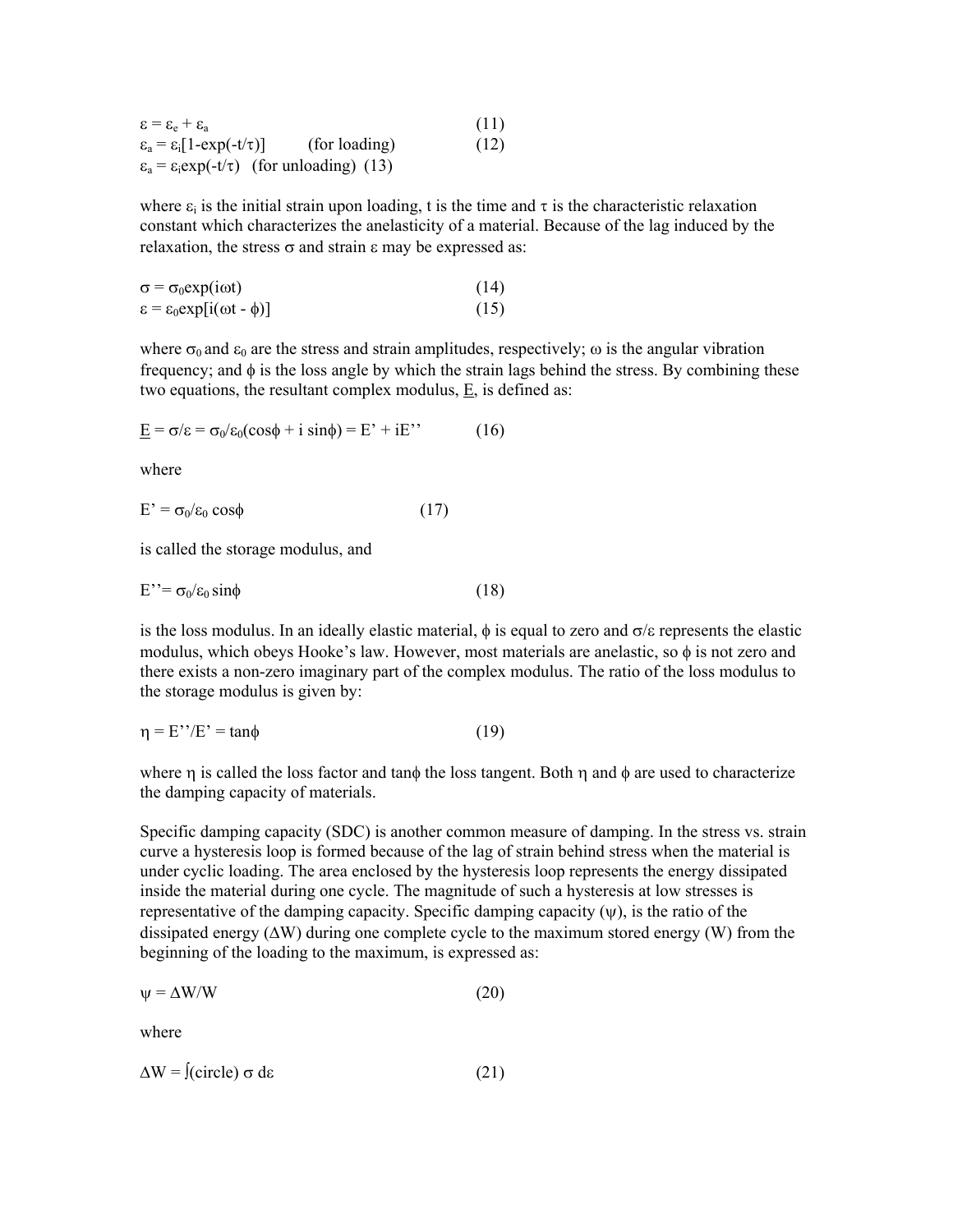$W = \int \sigma d\varepsilon$  (ot:  $0 \to \pi/2$ ) (22)

Where  $\sigma$  and  $\varepsilon$  are given by Eqs. (14) and (15).

Material damping is characterized not only by the phase lag of deformation behind the applied load in forced vibration and the suppression of resonant amplitude, but also by the decay of vibration amplitude in free vibration. There are also several other quantities, which can be used to characterize damping capacity. Among them, logarithmic decrement is a common measure of damping and is derived from the amplitude decay of the specimen under free vibration. Given the amplitude-time curve. The damping capacity at any stress may be quickly and accurately determined [4]. The logarithmic decrement,  $\delta$ , is given by:

$$
\delta = 1/n \ln(A_i/A_{i+n}) \tag{23}
$$

where  $A_i$  and  $A_{i+n}$  are the amplitudes of the *i*th cycle and the  $(i + n)$ th cycle, at times  $t_1$  and  $t_2$ respectively, separated by *n* periods of oscillation. A vibrating anelastic material is analogous to the Kelvin-Voigt model, which consists of a linear mechanical system with a spring (restoring force), and a bulk mass and a dashpot resistance (damping).

The inverse quality factor  $Q^{-1}$ , is another widely used material damping measure. It is defined by:

$$
Q^{-1} = f_2 - f_1 / f_r \tag{24}
$$

Where  $f_1$  and  $f_2$  refer to half power bandwidth frequencies and  $f_r$  is the resonant frequency in the spectrum of square amplitude vs. frequency for a specimen under forced vibration. The broadness of the resonant peak characterizes the magnitude of material damping.

This method has the advantage that the damping capacity can be measured accurately for very low stresses in the material. There are two objections, which can be raised in connection with this method [4]:

- 1. Since the magnitude of the stress cycle is continuously changing, it is not possible to study the variation in damping capacity with stress. Since stress appears to be one of the most significant variables involved, this represents a serious limitation.
- 2. The relationship between the shape of the resonance curve and the true damping capacity of the material depend on the type of relationship, which exists between stress and damping capacity. Since this stress-damping capacity relationship is not know in general for a particular material, there is some question as to the physical interpretation of the resonance curve.

For the cases of relatively small damping capacity (e.g. tan $\phi$  = 0.1), all the aforementioned damping quantities,  $\phi$ , tan $\phi$ ,  $\eta$ ,  $Q^{-1}$ ,  $\delta$  and  $\Psi$  are interchangeable and are related by the following equation:

 $\phi = \tan \phi = \eta = Q^{-1} = \delta/\pi = \Psi/2\pi$  (25)

#### **Damping mechanisms**

The damping behavior in crystalline materials may typically be attributed to several mechanisms, which include thermoelastic damping, magnetic damping, viscous damping and defect damping.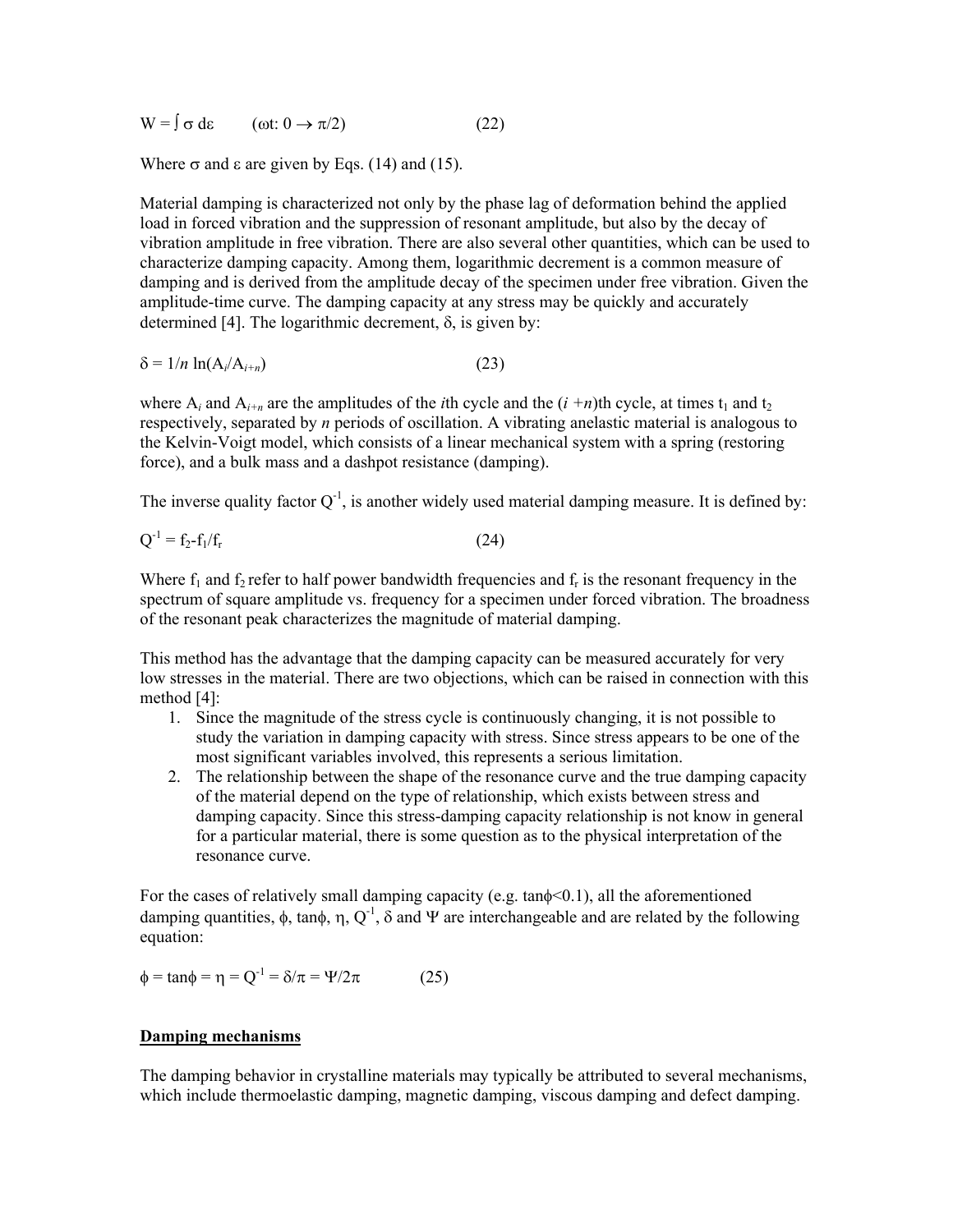The first three types of damping mechanism generally result from the bulk response of a material the fourth mechanism, defect damping, is an intrinsic source and stems from the internal friction exerted on atomic movement in the regions of defects in crystalline metals and alloys. Among the damping mechanisms that are important in metals and alloys, defect damping represents a large part of the overall damping and is thought to be one main contributor to the overall damping of crystalline materials under conventional conditions. Therefore, both internal friction and damping are interchangeable terms in describing damping behavior for most of crystalline materials. According to defectology any type of defect will be a source to dissipate energy because of internal friction by the intrinsic movement of the defect under cyclic applied stress. The defects in polycrystalline materials and alloys include point defects (vacancies and disorders), line defects (dislocations), surface defects (grain boundaries and interfaces) and bulk defects (micropores and microcracks). The dislocations contribute to damping by the internal friction between the vibrating dislocation lines and their neighboring regions, the grain boundaries by their viscous sliding, the interface by the mobility of the incoherent microstructure at the strongly bonded interfaces, and the slip at the weakly bonded interfaces, and the micropores by the stress concentration and mode conversion around the pores.

To some extent these defects alter the otherwise perfect symmetry and uniformity of the metallic crystal structure. It is the asymmetry and non-uniformity that govern microstructural deformation behavior in a crystalline material with defects under applied load, and therefore dominate the macro-mechanical behavior of the material in service. In a perfect single crystal under an applied stress well below the yield stress, every unit cell of the crystal deforms uniformly and can restore its original position by interatomic bonding elasticity upon removal of the applied load. In an imperfect crystal, however, each defect causes distortion of the crystal symmetry and therefore induces an accompanying stress concentration. Although the magnitude of the externally applied stress is small, the internal stress concentration in some local regions may be sufficient to cause atomic rearrangement in regions of high density of defects. During the rearrangement, the atoms in the distorted region are capable of siding by one another, which are viscous-like in nature in response to the applied load. At ambient temperatures, the relative atomic displacements are typically fractions of an atomic diameter. At high temperatures this sliding can be extensive and lead to viscoelastic strain. The displaced atoms introduce internal stress relaxation and the displacements can be recovered upon load removal. The internal friction is associated with the reversible or irreversible movements of atoms in the vicinity of defects under cyclic loading and leads to mechanical hysteresis in stress vs. strain behavior.

#### **Damping mechanisms associated with secondary phases**

The presence of secondary phases introduces a number of changes in the microstructure in terms of interfaces and dislocations and hence leads to a change in the overall damping behavior of metals and alloys. The secondary phases can be introduced by precipitation reaction-induced phase transformation or dispersion. Precipitation phenomena typically occur by ageing a metastable supersaturated solid solution alloy that has be solution treated and quenched from elevated temperatures.

Secondary phases influence damping behavior of metals and alloys by four possible mechanisms. First, the interfaces between the secondary phases and matrix dissipate energy under cyclic loading. Second, an enhanced dislocation density due to the thermal mismatch difference between secondary phases and matrix increases energy dissipation sources. Third, interactions between precipitates and dislocations or grain boundaries may lead to a change in damping response. Fourth, the precipitated secondary phase particles or added ceramic particles may possess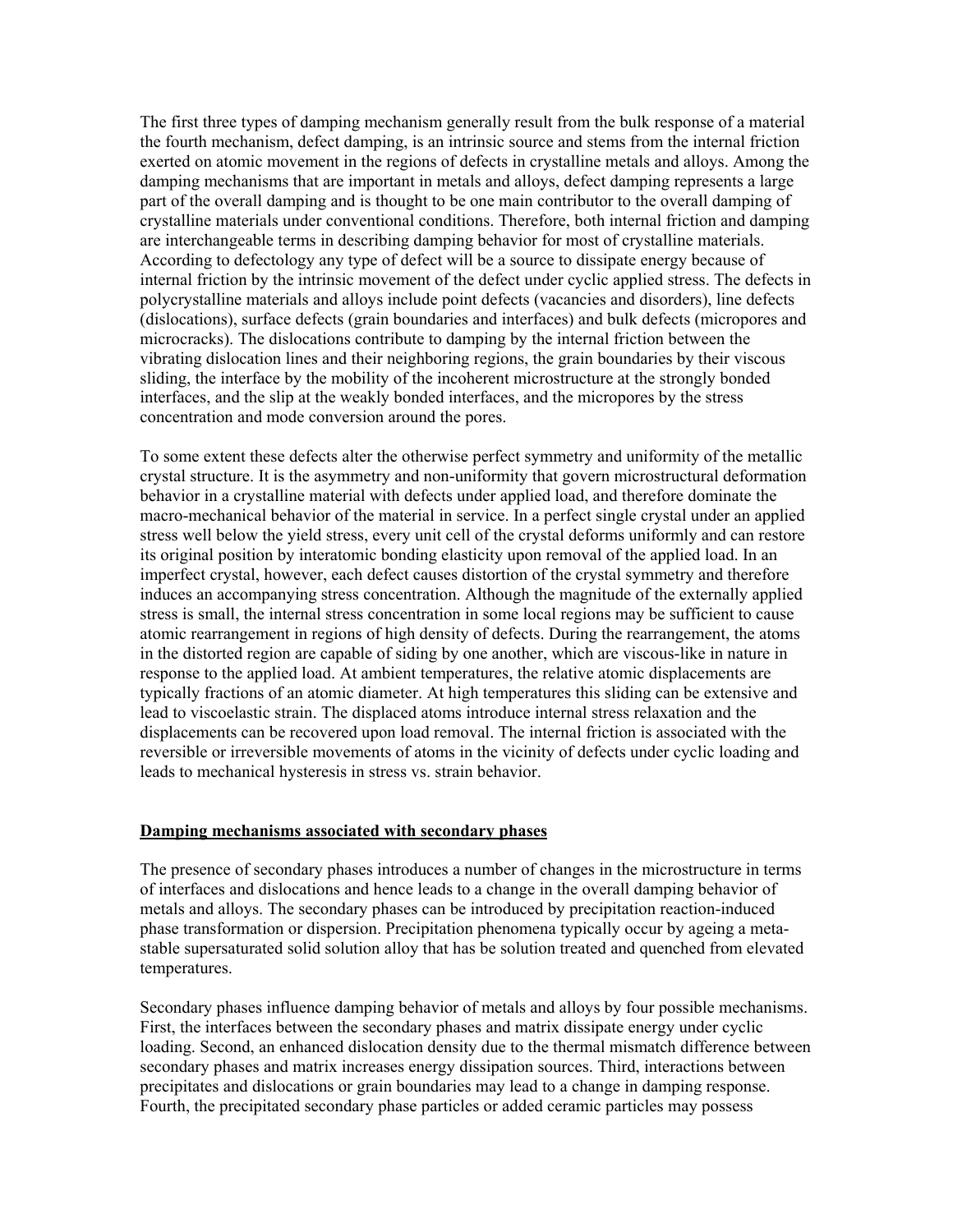different intrinsic damping from that of the matrix material and thereby lead to a rule of mixtures effect on the overall damping behavior.

PM components are not precipitation hardened but solution hardened. The difference is that the atoms are well dispersed in the lattice instead of being present in clusters and as a consequence the damping effects will not be as pronounced.

## **Damping capacity**

The work of numerous investigators, has established some facts about the general behavior of damping capacity which will be summarized here [4]:

- 1. The damping capacity is independent on frequency over a large range.
- 2. The damping capacity is dependent on the magnitude of the stress. In general the damping capacity increases with stress, although in some cases the opposite occurs. There is evidence to support that for very small stresses the damping capacity is essentially constant, but is still an appreciable amount.
- 3. The damping capacity increases with temperature. It has been suggested by Brophy that an apparent rise in damping capacity at high frequencies may be a temperature effect, since heat is being generated in the specimen by internal friction faster than it can be dissipated by the supports.
- 4. Some of the previous work indicates an increase of damping capacity with an increase in grain size, although this was not shown for all metals.
- 5. Very slight changes in the structure, composition, state and previous history of the specimen may have large effects on the damping capacity.

Considering the dependence of the damping capacity of most metals and alloys on strain amplitude, temperature and frequency, certain experimental conditions should be specified for the damping characterization.

# **Refrences**

- 1. D. W. Richerson, "*Modern Ceramic Engineering: Properties, Processing, and Use in Design*", Second Edition, pp.162-168 (1992)
- 2. A. Wolfeden, M. R. Harmouche, G. V. Blessing, Y. T. Chen, P. Terranova, V. Dayal, V. K. Kinra, J. W. Lemmens, R. R. Phillips, J. S. Smith, P. Mahmoodi, R. J. Wann, "Dynamic Young's Modulus Measurements in Metallic Materials: Results of an Interlaboratory Testing Program" Journal of Testing and Evaluation, JTEVA, Vol. 17, No.1, pp. 2-13 (1989)
- 3. J. Zhang, R. J. Perez, C. R. Wong, E. J. Lavernia, "*Effects of secondary phases on the damping behaviour of metals, alloys and metal matrix composites*", Materials Science and Engineering, R13, pp.325-390 (1994)
- 4. D. E. Hudson, "Internal Friction in Metals" http://resolver.caltech.edu/CaltechETD:etd-05232003-090926

### **Recommended reading**